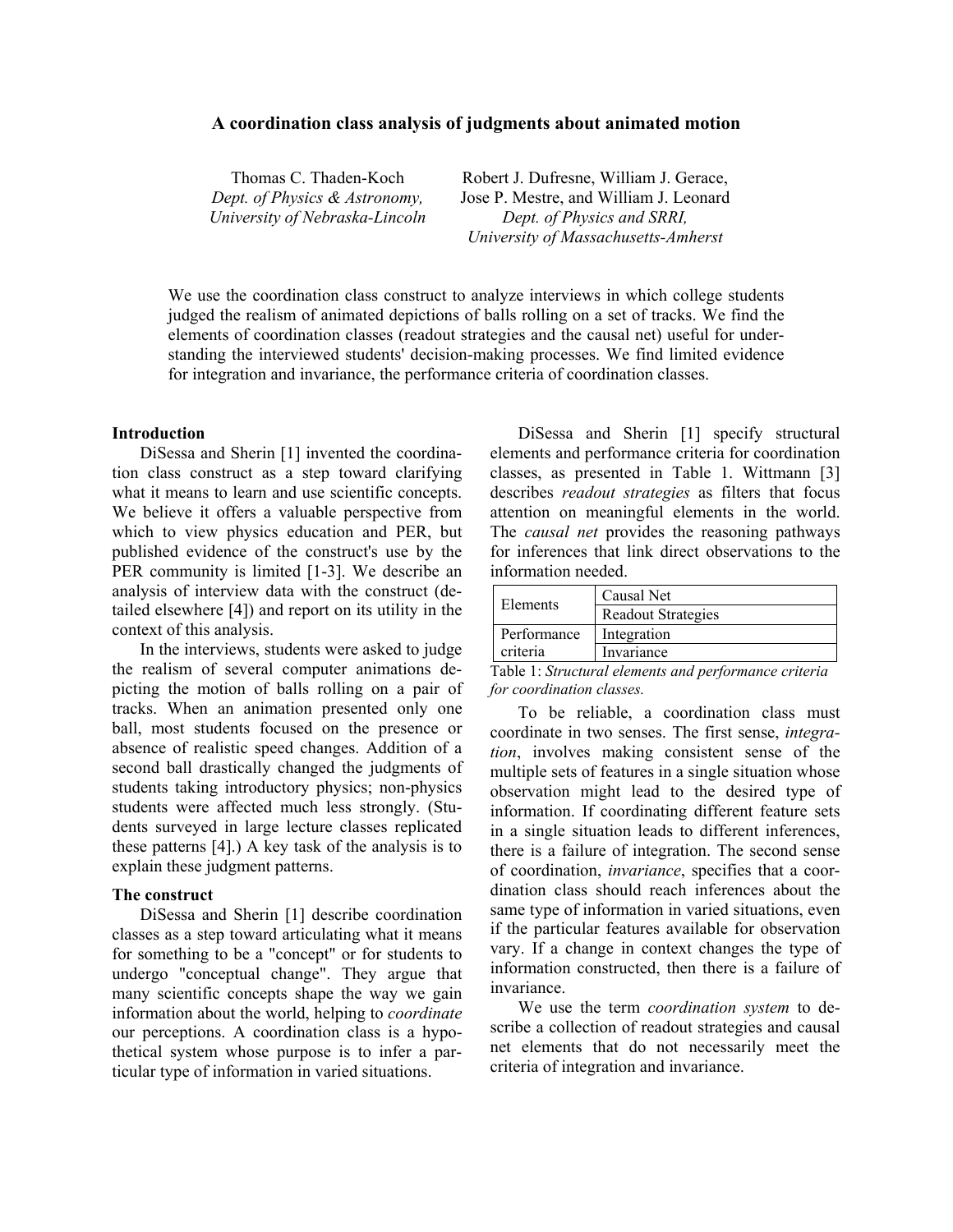### **The study**

 Computer animations (Quicktime digital movies, viewable with a web browser [5]) depict several motions of balls across a pair of ramps. Figure 1 presents composites of equally-spaced frames from each animation, numbered to indicate time progression. The animations are based on an apparatus with a pair of metal tracks (A and B). Track A is flat after an initial incline. Track B begins and ends at the same heights as track A, but includes a V-shaped valley. When metal balls are released simultaneously at the left end of the tracks, ball B wins the race. Leonard and Gerace [6] describe the kinematics of the race; the horizontal component of ball B's velocity is always at least as large as that of ball A.



Figure 1: *Strobe diagrams for two-ball animations.*

 In each animation, ball A rolls at constant speed after the initial incline. Ball B's motion deviates from realistic motion in all but animation 5 (ANIM5). Ball B loses the race in ANIM1 and ANIM2, and the balls tie in ANIM3 and ANIM4. In ANIM3, ball B accelerates normally into the valley and leads ball A, but slows down and speeds up again *while rolling uphill*, so that balls A and B have the same speed and position when ball B reaches the end of the valley.

 We refer to the animations described above as *two-ball* animations. We also created *one-ball* animations, missing ball A but depicting the same five motions for ball B. (One-ball animations were presented to students with orderings different from those used for two-ball animations.)

 Individual interviews were conducted with two sets of students. One sample (*physics*) of 24 students was taken from the honors section of a calculus-based introductory physics course, after kinematics and energy conservation had been discussed. The second sample (*psychology*) of 26 students was taken from an educational psychology course. The students had not seen the demonstration previously. Students were asked to identify the animation depicting motion most like that of real balls rolling on real tracks, and to describe their reasoning. Students chose first from the set of five one-ball animations and then from the set of two-ball animations. Students could review animations within a set in any order, at regular or half-speed. (Students also judged animations based on an apparatus with a long flat valley, not discussed here to conserve space.)

 Table 2 presents the choices of students from each sample in the one-ball and two-ball tasks. In the one-ball task, most students identified ANIM5 or ANIM2 as realistic (note: ANIM2 roughly corresponds to high rolling friction motion.) No students identified the one-ball ANIM3 as realistic. Psychology student response patterns are similar between the one-ball and two-ball tasks The majority of physics students, however, identified the two-ball ANIM3 as realistic, despite having judged the same motion to be unrealistic minutes earlier in the one-ball task.

| V-valley<br>choices      | <b>ININY</b> | <b>ANIMI</b> | <b>ENINY</b> | <b>ANIMA</b> | <b>ANIMS</b> |
|--------------------------|--------------|--------------|--------------|--------------|--------------|
| one-ball<br>(physics)    | 8%           | 42%          | 0%           | 0%           | 50%          |
| two-ball<br>(physics)    | 0%           | 17%          | 63%          | 17%          | 4%           |
| one-ball<br>(psychology) | 23%          | 35%          | 0%           | 4%           | 38%          |
| two-ball<br>(psychology) | 15%          | 42%          | 0%           | 8%           | 35%          |

Table 2: *One-ball and two-ball animations identified as "most realistic" by students from a physics course (N=24) and a psychology course (N=26).*

## **Coordination class elements**

 Twelve interviews with physics students and twenty four interviews with psychology students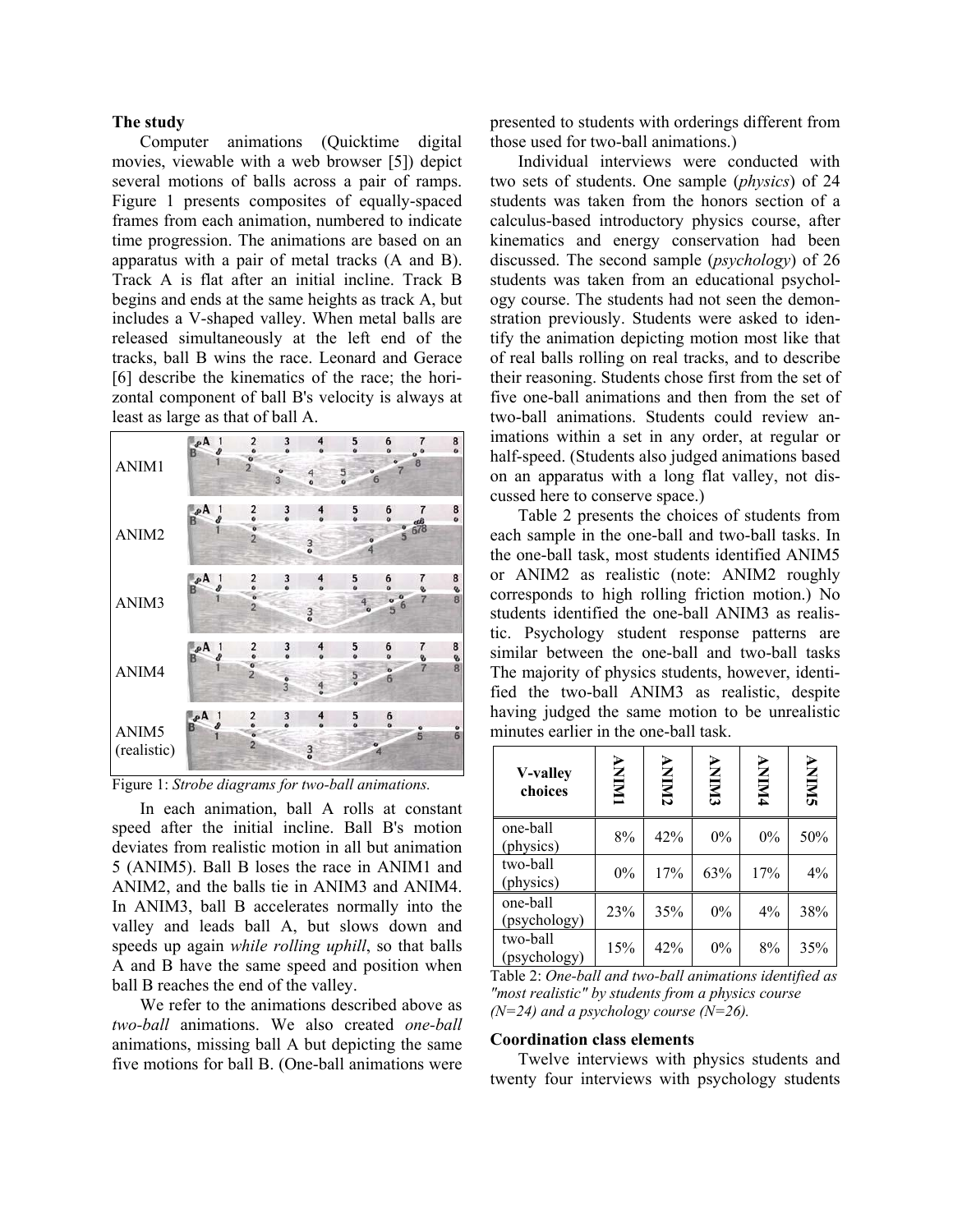were recorded and transcribed. We used the coordination class construct to analyze students' decision-making from the transcripts.

 To determine that one animation was more realistic than the others from each set, students appeared to develop *expectations* about realistic motion and to compare their observations against those expectations. We considered students' expectations to be causal net elements. Many students expressed similar expectations.

 Several of the most commonly expressed expectations are presented in Table 3. Note that each expectation listed is appropriate (consistent with ANIM5) except TIE, and that no animation depicts motion consistent with all five expectations. The most consistently expressed expectations were ACCELDOWN and DECELUP. The NOGAIN expectation was commonly expressed in objection to ANIM3. Physics students often related the SAMESPEED expectation to the principle of energy conservation, but psychology students rarely expressed it. Physics students confidently (and inappropriately) related the TIE expectation to SAMESPEED and to energy conservation principles; psychology students expressing the TIE expectation did so with relatively low confidence.

| <b>Expectation</b> | <b>Description</b>                                                 |
|--------------------|--------------------------------------------------------------------|
| <b>DECEL-UP</b>    | Speed should decrease when<br>rolling uphill.                      |
| <b>ACCEL-DOWN</b>  | Speed should increase when<br>rolling downhill.                    |
| <b>SAME-SPEED</b>  | Ball B should have the same<br>speed before and after the valley.  |
| <b>NOGAIN</b>      | Speed should not increase<br>without an apparent cause.            |
| TIE                | The balls should reach the ends<br>of their tracks simultaneously. |

Table 3: *Common student expectations (causal net elements) for realistic motion.*

 Considering the causal net elements in Table 3, it may be unsurprising that students described many observations (readouts) of speed changes. Two general types of readout strategies were identified. In the one-ball animations, the fixed background was the only reference available, limiting students to *fixed-referent* readouts. In the two-ball animations, the second ball provided an additional reference, so students could make either fixed-referent or *relative motion* readouts.

 Students often failed to report particular expectation-related speed changes depicted in oneball animations; variations in the sensitivity of fixed-referent readout strategies are indicated in Table 4. Using relative motion readout strategies, students often appeared to inappropriately infer relative speeds from relative positions; "faster" and "ahead" were used interchangeably, as were "same speed" and "tied". Relative motion readout strategies may also have been insensitive to the sudden speed change in the two-ball ANIM3, as it was not associated with a sudden change in the balls' relative positions.

| <b>Expectation</b>    | <b>Fixed-</b><br>referent<br>readouts        | <b>Relative motion</b><br>readouts |
|-----------------------|----------------------------------------------|------------------------------------|
| ACCEL-<br>DOWN        | good<br>sensitivity                          | good sensitivity                   |
| DECEL-UP              | poor<br>sensitivity for<br>ANIM <sub>5</sub> | systematic error<br>for ANIM5      |
| SAME-<br><b>SPEED</b> | poor<br>sensitivity                          | systematic error<br>for ANIM5      |
| <b>NOGAIN</b>         | good<br>sensitivity for<br>ANIM3             | poor sensitivity<br>for ANIM3      |
| race outcome          | not applicable                               | good sensitivity                   |

Table 4: *Patterns of success and failure for Fixed-Referent and Relative Motion readout strategies.*

#### **Coordination processes and decision-making**

 Decision-making may be seen as a series of coordination processes. The most commonly observed process was that of making readouts that could be directly compared with expectations. In the majority of small-scale judgments (comparing a readout with an expectation to temporarily rule an animation "in" or "out") students made successful comparisons. The majority of students' final decisions, however, involved identifying an animation as realistic despite its apparent incompatibility with one or more of their own expectations.

 The processes presented in Table 5 allowed students to make choices apparently incompatible with their expectations. Readout problems are selfexplanatory. For example, students often ruled out ANIM5 for violating the DECELUP expectation or failed to rule out ANIM2 despite having expressed the SAMESPEED expectation, by virtue of imprecise readouts. The process of *feedback* occurred for some students after a determination